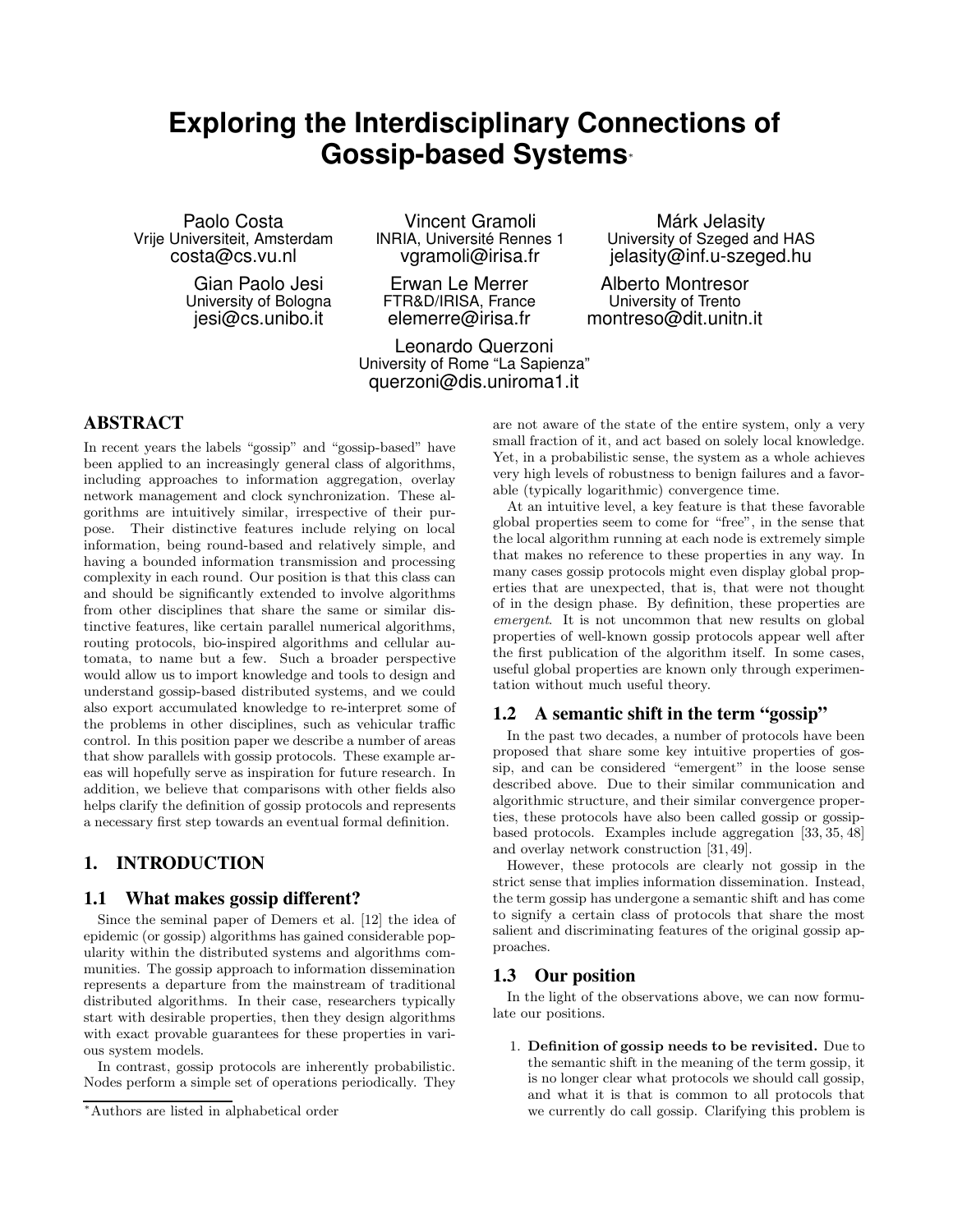1:  $loop$ <br>2: wa 2: wait $(\Delta)$ <br>3:  $p \leftarrow$  sele 3:  $p \leftarrow \text{selectPeer}()$ <br>4: send state to p 4: send state to  $p$ <br>5: receive state, f receive state<sub>p</sub> from  $p$ 6: state  $\leftarrow$  update(state<sub>n</sub>)

7: end loop

(a) active thread

1: loop

- 2: receive state<sub>q</sub> from q
- 3: send state to q
- 4: state  $\leftarrow$  update(state<sub>q</sub>)
- 5: end loop

```
(b) passive thread
```
#### Figure 1: The gossip protocol.

important because without clear language it is difficult to identify the important problems and possibilities of the field, and professional communication about gossip protocols looses efficiency as well.

- 2. Before a formal definition, gossip needs to be clarified informally. As we will elaborate in Section 2, a definition based on a set of strict formal criteria without a firm intuition is likely to be both too general and too specific: it is likely to cover algorithms that do not "feel like" gossip, yet it can easily exclude many protocols that we do consider gossip. Adopting an informal, prototype-based definition as a first step, focusing on examples, we hope to be able to make progress towards an eventual more formal approach.
- 3. Other disciplines study algorithms that we would consider gossip. We will present detailed examples in Sections 3 and 4.
- 4. We can potentially transfer ideas and tools among these disciplines. In other words, if we identify another discipline as falling into the gossip class of protocols, we can potentially use some of the tools and results the other discipline accumulated to design better or new distributed algorithms and systems, or understand existing ones better.

## **2. PROTOTYPICAL GOSSIP**

According to our position described above, we will avoid a formal definition of gossip in this position paper, and instead we will follow a prototype-based approach. In other words, we will describe a set of properties that we consider characteristic of gossip algorithms, and we will examine a number of examples for these properties.

To illustrate the potential problems with formal definitions, consider the protocol skeleton in Figure 1. This skeleton is often used to define the set of gossip protocols, where one can implement the three main hooks: selectPeer, state, and update, to instantiate the framework.

For example, in the case of anti-entropy gossip for database update spreading, selectPeer returns a random peer from the network, the state is the set of updates a peer is aware of, and update merges the new updates in the received state into the local state. Other protocols can easily be described a similar way.

However, this framework is too general. Indeed, it covers practically all message passing protocols. For example, since the definition of state is unrestricted, in any round a peer can choose to send a zero length message (that is, no message). Besides, the frequency of the rounds can be arbitrarily fast. Furthermore, selectPeer can be deterministic, the messages can be very large and method update can perform arbitrarily complex operations.

If we attempt to add further restrictions in order to arrive at a more meaningful definition—such as requiring that selectPeer is uniform random, or that a protocol must actually send a message in each round—we obviously exclude protocols that are clearly gossip. For example, many secure gossip protocols in fact use deterministic peer selection on controlled networks [34], and, quite clearly, a protocol remains gossip if message sending is slightly irregular—for example, due to an optimization that makes a protocol adaptive to system load or the progress of information spreading.

For this reason it appears to be more productive to work with a feature list that defines an idealized prototypical gossip protocol, and compare the features of a given protocol with this set. In this way, instead of giving a formal, exact definition of gossip protocols, we make it possible to compare any given protocol to the prototypical gossip protocol and assess the similarities and differences, avoiding a rigid binary (gossip/non-gossip) decision over protocols. A flexible approach like this is especially useful for our present purpose of identifying related interdisciplinary fields. We propose the following features:

- 1. random peer selection
- 2. only local information is available at all peers
- 3. round-based (periodic)
- 4. limited transmission and processing capacity per round

#### 5. all peers run the same algorithm

We should stress here that this list is not meant to be exclusive to gossip protocols: many (some would argue, most) protocols are round-based, local, etc. In addition, these features are intentionally left fuzzy: for example "limited", "local" or "random" is not defined any further.

The inherent and intentional fuzziness in this prototypebased approach turns the yes/no distinction of a formal definition into a measure of distance from prototypical gossip: a certain algorithm might have some of the properties, and might not have some others. Even in the case of matching properties, we can talk about the degree of matching. For example, we can ask how random peer selection is, or how local the decisions are.

Figure 2 is a simple illustration of this idea. The figure also illustrates the possibility that some algorithms from other fields might actually be closer to prototypical gossip than some protocols currently called gossip.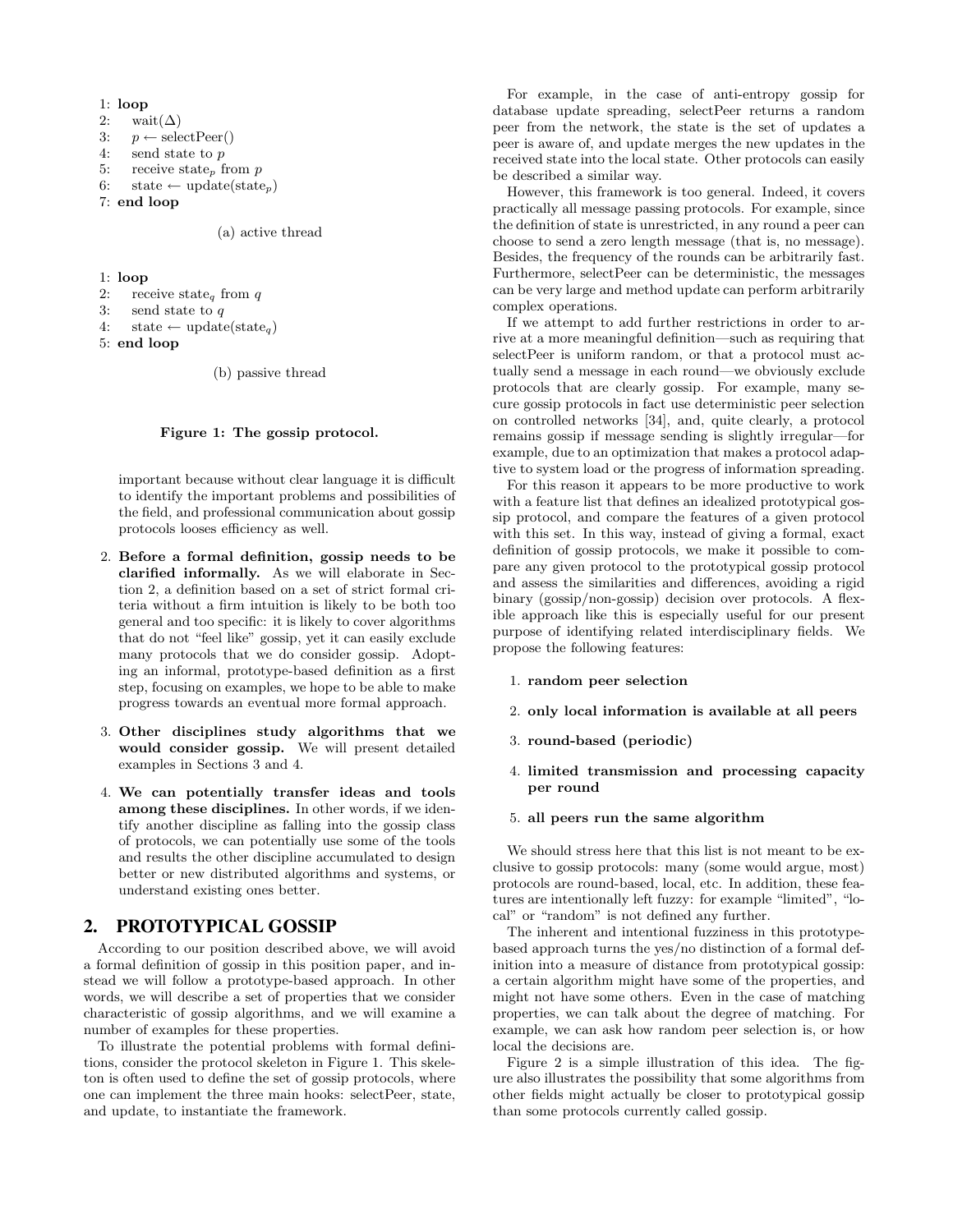

#### Figure 2: Prototypical gossip placed in a multidisciplinary context through examples discussed in this paper.

One could argue that prototypical features include scalability and robustness to benign failure. However, these features are not the function of the algorithm alone, but, for example, the function of the underlying communication network as well. A perfectly prototypical gossip protocol becomes unscalable when put onto a wireless ad hoc network, or on a physical network with a star topology, and it becomes fragile too, when run on an underlying network with bottleneck links or nodes.

We do not want to mix issues related to application layer gossiping and the underlying physical network. The interaction of these two components is a very interesting and important topic, but it is outside the scope of the present discussion.

#### **3. IMPORTING IDEAS**

In this section we will discuss four areas that show significant similarities to prototypical gossip as described above, and outline what possible knowledge transfer might be possible.

The areas discussed here should by no means be interpreted as an exclusive list. Many other fields could have been added, including evolutionary computing, certain multi-agent systems, and so on. The examples were selected to illustrate our position that a multidisciplinary approach might be useful and productive.

#### **3.1 Asynchronous Numerical Iteration**

A traditional application in parallel computing involves operations on large matrices and vectors. The example that we will look at is the problem of calculating the dominant eigenvector of a large sparse matrix. For matrix  $A$ , an eigenvector of A is any vector **x** for which  $A\mathbf{x} = \lambda \mathbf{x}$ , where  $\lambda$  is the eigenvalue that belongs to x. The dominant (or principal) eigenvector is the one that belongs to the eigenvalue with the largest absolute value. Eigenvectors and eigenvalues have a large number of applications, the most well known within the field of distributed computing probably being the

\n- 1: let 
$$
\mathbf{x}^{(0)}
$$
 be a random vector  $(\|\mathbf{x}^{(0)}\| = 1)$
\n- 2: **for**  $i = 1, 2, \ldots$  **do**
\n- 3:  $\mathbf{y} \leftarrow A\mathbf{x}^{(i-1)}$
\n- 4:  $\mathbf{x}^{(i)} \leftarrow \mathbf{y}/\|\mathbf{y}\|$
\n- 5: if  $|1 - \mathbf{x}^{(i)T}\mathbf{x}^{(i-1)}| < \epsilon$  then
\n- 6: **return**  $\mathbf{x}^{(i)}$
\n- 7: **end if**
\n- 8: **end for**
\n

#### Figure 3: Power method

PageRank algorithm [42].

In our example, the elements of the vector are held by individual network nodes, one vector element per one node. The matrix is represented by links between the network nodes, and weights assigned to these links. In networking terms, the links between the nodes can be physical or virtual (overlay or application level).

For a matrix  $A$ , the element  $A_{ij}$  is represented by a link from node j to node i with the assigned weight of  $A_{ij}$ . If there is no link from j to i then  $A_{ij} = 0$ .

The dominant eigenvector can be calculated using a number of iterative methods, the simplest being the power method [4]. The algorithm of the power method is shown in Figure 3. To implement the power method, the matrix needs to be accessed only in the form of a vector multiplication, that is, we need to be able to calculate the product  $A$ **x** for a vector **x**. The only exception is line 4, where we normalize for length. This step can be omitted if the dominant eigenvalue is 1 or -1. For simplicity, we will assume this from now on.

Let the element  $w_i^{(k)}$  of the approximation of the dominant Let the element  $w_i$  of the approximation of the dominant<br>eigenvector in iteration k be stored at node i. With matrix multiplication  $\mathbf{w}^{(k+1)} = A\mathbf{w}^{(k)}$ , we get

$$
w_i^{(k+1)} = \sum_j A_{ij} w_j^{(k)},\tag{1}
$$

which can be computed if all nodes "propagate weights" through the links starting from them, that is, they multiply their own value by the weight of the outgoing link, and send a message to the target of the link containing this product. All nodes sum up the weights they receive and this gives the new vector elements.

This, if done in lockstep by all nodes, implements the power method. Note the apparent similarity with the gossip properties: nodes only use local information, the processing and bandwidth utilization is limited if the matrix is sparse (that is, if all nodes have a limited number of neighbors), it is round-based, and finally, all peers run the same protocol.

The only issue is peer selection: in this version of the protocol all neighbors are contacted in each round. These neighbors are not selected at random but fixed throughout the computation. However, randomness can be introduced without hurting the convergence properties. A version of this algorithm was proposed [38] that converges to the right solution even if processes do not work in lockstep, neighbors are contacted at random, and messages can be delayed or lost. With this algorithm, peers can be selected at random from the fixed set of neighbors, making this iteration protocol very close to our prototypical gossip protocol, even for non-sparse matrices.

This striking similarity suggests that perhaps some gossip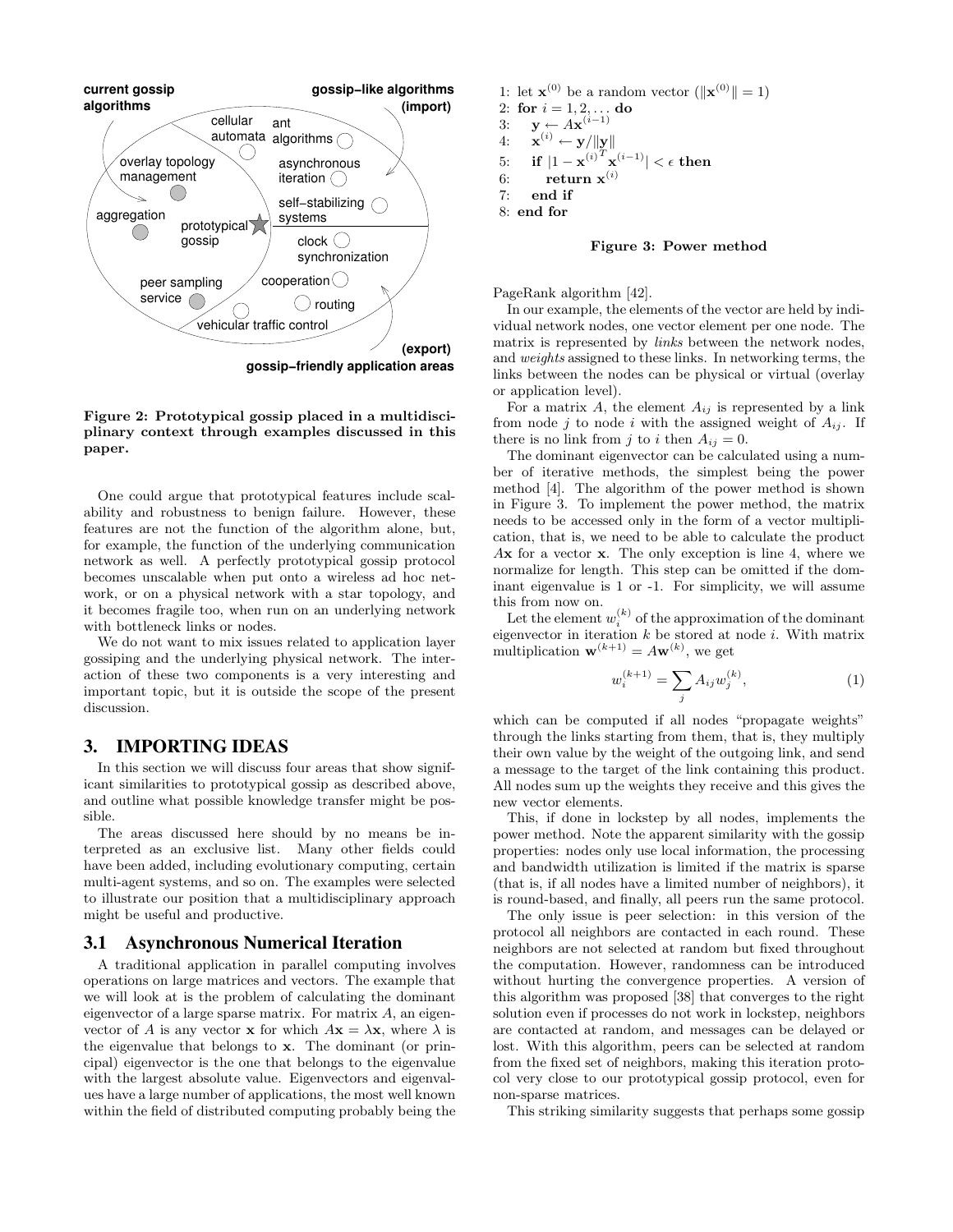protocols can be reinterpreted as numeric iterations, which would make it possible to make use of a wide array of theoretical results and tools connected with convergence and fault tolerance.

## **3.2 Ant-based Protocols**

Ant protocols are a wide family of protocols which find inspiration in the behavior of real ants. More than fifty years ago, a French entomologist named Pierre Paul Grassé observed [22] that a particular breed of termites are sensible to a chemical substance called pheromone that activates a genetically encoded reaction. He discovered that ants deposit this substance along the trail leading to a food source. Other ants, able to smell this substance, can therefore follow the same path and reach the food.

In the famous "binary bridge" experiment [14], some researchers showed experimentally how the pheromone impacts on ant choices. To reach the food, a colony of ants could choose between two bridges of equal length. In the early stage of the experiment, ants chose randomly one of the bridges to reach the food and, on the way back, they deposited pheromone on the path. Due to stochastic oscillations, one of the two bridges attracted more ants than the other and hence more pheromone was left. This, in turn, attracted even more ants and after a few rounds all the ants started to use the same bridge.

These observations have encouraged active research among computer scientists to see if similar techniques could be applied to solve optimization problems. The first successful attempt tackled the Traveling Salesman Problem (TSP) [37], a well-know  $\mathcal{NP}$ -hard problem. In TSP a set of towns is given and the distance between each of them is known. The goal is to find the shortest route that visits all the towns once and only once. The basic ant protocol works in an iterative fashion. Initially, a number of artificial ants are located at each town and they start exploring the solution space by moving from one town to another. At each step, an ant chooses the next town to visit according to the probability associated with the link that connects its current town to the next one. This probability depends on the pheromone previously accumulated on that link and, optionally, on some heuristics (e.g., the distance between the two towns). After a tour has been completed, on the basis of the quality of the solutions achieved, the pheromone values are modified to influence ants in future iterations. Ant protocols have been shown to perform quite well on the TSP [45].

Dorigo and Di Caro [17] have formalized this approach into a metaheuristic for combinatorial problems called Ant Colony Optimization (ACO) to provide a conceptual framework for all the ant-based protocols. These protocols have been applied in many different contexts ranging from typical optimization problems like scheduling [13] and set covering [27], to Internet traffic [10, 46] and vehicle routing [9] problems.

The general scheme is provided in Figure 4. At each iteration, a number of solutions are constructed by the ants that may be improved using standard local search techniques, and finally, based on the quality of these solutions, the pheromone values are updated. A generic combinatorial problem can be expressed as a graph  $G(V, E)$  where the set V represents the components of the solutions (e.g., the towns in the TSP). An ant builds its solution incrementally by moving from a vertex to another along an edge  $e \in E$ .

- 1: loop
- 2: Construct Ant Solutions
- 3: Apply Local Search (optional)
- 4: Update Pheromones
- 5: end loop

#### Figure 4: The Ant Colony Optimization Metaheuristic.

The probability of selecting an edge from  $i$  to  $j$  for a generic ant  $k$  is usually given by

$$
p_{ij}^k = \frac{(\tau_{ij})^\alpha \cdot (\eta_{ij})^\beta}{\sum_{l \in \mathcal{N}_i^k} (\tau_{il})^\alpha \cdot (\eta_{il})^\beta} \quad \text{if } j \in \mathcal{N}_i^k
$$

where  $\eta_{ij}$  is a priori available heuristic information,  $\alpha$ and  $\beta$  are two exponents to weight the influence of the pheromone  $\tau$  and the heuristic  $\eta$  and  $\mathcal{N}_i^k$  is the set of possible choices, e.g., the town not yet visited in the TSP.

Although ant protocols are mostly run in a centralized fashion (as in the TSP), in network routing [15, 46] a fully decentralized version of ant protocols is applied. In these protocols, ants are implemented by messages exploring the network to discover shortest routes and pheromone is used to influence routing decisions. Here, the similarities with the gossip protocols are evident. Both families of protocols rely only on local information and operate iteratively. In addition, ant- and gossip-based protocols are intrinsically probabilistic in nature. Pheromone biases ant choices to converge towards optimal solutions but probability is the key to make the protocol explore alternative, possibly better solutions, thus escaping from local minima. Although traditional gossip protocols assume a uniform random probability, some recent articles [31, 49] propose a similar biased approach for gossip-based overlay management. In these protocols, nodes gossip more frequently with their "good" neighbors to converge towards the desired overlay but some gossip exchanges are made with random nodes to discover potentially better neighbors. Finally, ant and gossip protocols are well-suited to address dynamism, since both are able to quickly adapt to ever-changing conditions and to reconfigure properly.

These common features demonstrate that a strong connection exists between the two families of protocols, which can be exploited in several ways. On the one hand, gossip protocols may benefit from theoretical work developed in the field of ACO (e.g., [25]) to improve the understanding of gossip phenomena. Also, since in many cases the performance of ant protocols is significantly increased when combined with traditional local search techniques, it could be investigated whether this holds for gossip protocols as well. On the other hand, this may represent a case for exporting gossip protocol knowledge to other domains. Indeed, since ant protocols are good at solving combinatorial problems, our conjecture is that gossip protocols might represent a viable tool for addressing these problems too (see [8] for a preliminary study on the topic).

## **3.3 Self-stabilizing Systems**

Self-stabilizing systems have been defined by Dijkstra in [16] as distributed systems satisfying a desired predicate  $p$ after a finite number of steps, regardless of the initial state. The system states that satisfy p are called the legitimate configurations. The characteristic properties of a self-stabilizing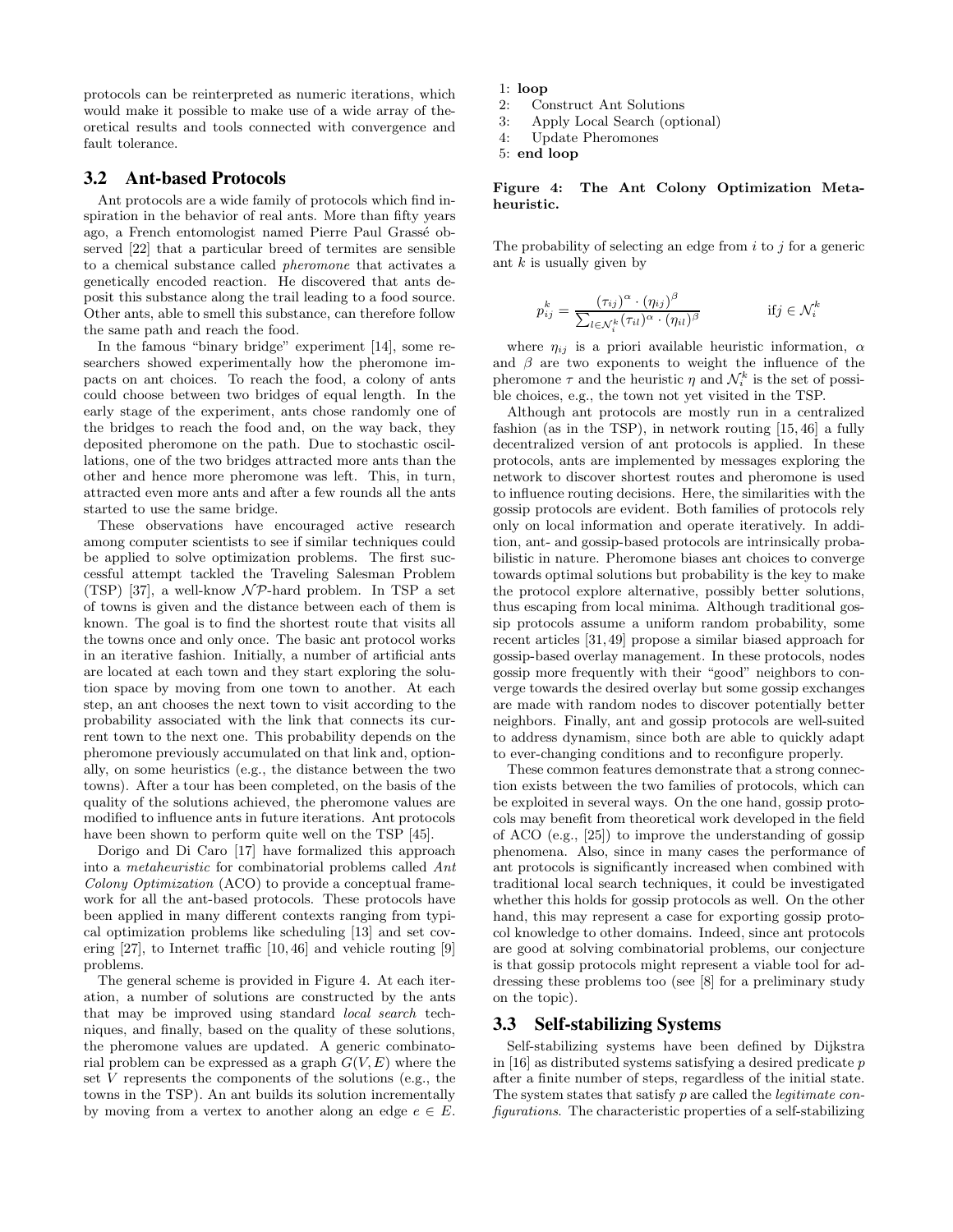system include:

- 1. Closure: Once  $p$  is established in  $S$ , it can not be violated by any legal transition.
- 2. Convergence: Starting from an arbitrary state,  $S$ reaches a state satisfying  $p$  within a finite number of transitions.

Years after the work of Dijkstra, considered by Lamport "to be a milestone in work of fault tolerance" [36], selfstabilization came to be widely regarded as a unified approach for tolerance to transient failures.

Interestingly, many aspects of self-stabilizing protocols are shared by gossip protocols. Dijkstra's notion of privilege refers to a certain satisfied local condition at a participant. A privilege enables a corresponding transition. Locality is clearly a requirement shared by gossip protocols as well. Furthermore, a privilege must be present in each legitimate configuration ensuring that at any time at least one participant is allowed to make a transition. In gossip protocols, participants act periodically also leading to an infinite execution. Finally, a legitimate configuration must be reached by a self-stabilizing system. Gossip protocols are also designed to achieve a certain global state.

For instance, Dijkstra's seminal protocol [16] introduces a set of  $n+1$  nodes arranged as a ring with clockwise increasing ids in [0, n]. Let node i have state  $x_i \in \{0, \ldots, k-1\}$ . Each node continuously evaluates one condition to test for the presence of a privilege. This condition and the corresponding action are different for node 0 and the rest of the nodes:

$$
0 < i \leq n: \quad x_{i-1} \neq x_i \quad \Rightarrow \quad x_i \leftarrow x_{i-1}
$$
\n
$$
i = 0: \quad x_n = x_0 \quad \Rightarrow \quad x_0 \leftarrow (x_0 + 1) \mod k.
$$

The legitimate configurations are configurations where exactly one privilege is present in the network. This protocol self-stabilizes if  $k > n$ .

The protocol presented above is similar to a gossip protocol. The information stored locally is bounded and small, the number of outgoing neighbors (connected through outgoing links) is a constant (2), hence the protocol is scalable. Moreover, as mentioned above, each node is assumed to act infinitely often while the periodic execution of a node in gossip protocols implies that each node acts infinitely often too.

These observations raise the important question of whether gossip protocols and self-stabilizing protocols are identical. If so, it would be pointless to investigate gossip protocols any further.

On the one hand, it is clear that not all self-stabilizing protocols are gossip-related. For instance, the example described above associates one node (node 0) with a behavior different from other node behaviors. This asymmetry violates one of our prototypical gossip properties.

On the other hand, some gossip protocols do not selfstabilize. There is an important notion of fix-point in selfstabilizing protocols that gossip protocols might lack. We will now give an example of a gossip protocol that has no fix-point. Similar to a self-stabilizing protocol, the ranking protocol [19] solves a global problem. This global problem known as the distributed slicing problem—is for every node to guess which portion (namely the slice) of the set of all values its own value belongs to. The protocol works roughly as

follows: each node periodically shuffles its set of neighbors then it sends its value to some neighbors. Each node counts the number q of the last received values and the  $\ell$  values among them that are lower than its own. Based on the uniform drawing of neighbors, this leads to an approximation  $\frac{l}{g}$  of its value position in the system. This approximation determines which portion/slice its value seems to belong to.

Even though the ranking protocol makes each node act locally, to periodically gossip with neighbors and to manage a constant amount of information, this protocol does not self-stabilize.

The ranking protocol ensures that after an infinite execution the system reaches a legitimate configuration with a probability 1. That is, it satisfies the convergence property of probabilistic self-stabilization as defined in [43]. However, the closure property of probabilistic self-stabilization is not ensured since the system can arbitrarily reach a legitimate configuration at any time before leaving it. This violation is due to the randomized aspects of this protocol that might join and leave a legitimate configuration in a finite prefix of any execution. Although the ranking protocol like other gossip protocols does not self-stabilize, it solves the distributed slicing task even in the presence of continuous dynamics. That is, it is noteworthy that gossip protocols achieve a desirable result while not necessarily self-stabilizing.

Self-stabilization is clearly a "formal and unified approach to fault tolerance under a model of transient failures" as explained by Schneider [43]. Nowadays, systems are more complex and experience transient failures in a continuous manner due to their scale. Apparently, gossip protocols represent a de facto solution to face these continuous transient failures that self-stabilization can not handle. Two interesting features of self-stabilization are its formalism and its unification. As far as we know, prototypical gossip lacks these two features. A key challenge is to eventually incorporate them into a future gossip definition.

#### **3.4 Cellular Automata**

A cellular automaton (CA) [21] is a dynamical system model that is discrete in both space and time. Its original formulation was given by J. von Neumann and S. Ulam in the 1940s. The original idea behind it is to study the essence of the reproduction process, but in a purely abstracted manner. That is why it focuses on the general problem of reproducing information.

A CA consists of an infinite, regular and n-dimensional grid of cells. Each cell has a finite set of states. The neighborhood set of a cell A can be defined as the cells within a radius of range  $r(r=1)$  if not otherwise stated). The neighborhood does not change over time. A cell state at time t is a function of the states of its neighborhood at time  $t - 1$ . All cells in the system share a set of state-transition rules based on neighborhood states. Essentially, these rules define a deterministic finite state automaton having a finite set of states  $Q$ , a finite set of inputs  $X$  and a transition function  $\delta: Q \times X \to Q$ . When all the cells in the grid have applied the rule set, a new generation in created.

For practical reasons, a CA is simulated on a finite grid, but this can lead to problems when computing the current state of the cells on the border. In two dimensions, for example, we can solve the problem by bending and taping the grid borders in order to obtain a toroidal mesh.

A popular example of a CA is given by J. Conway's "game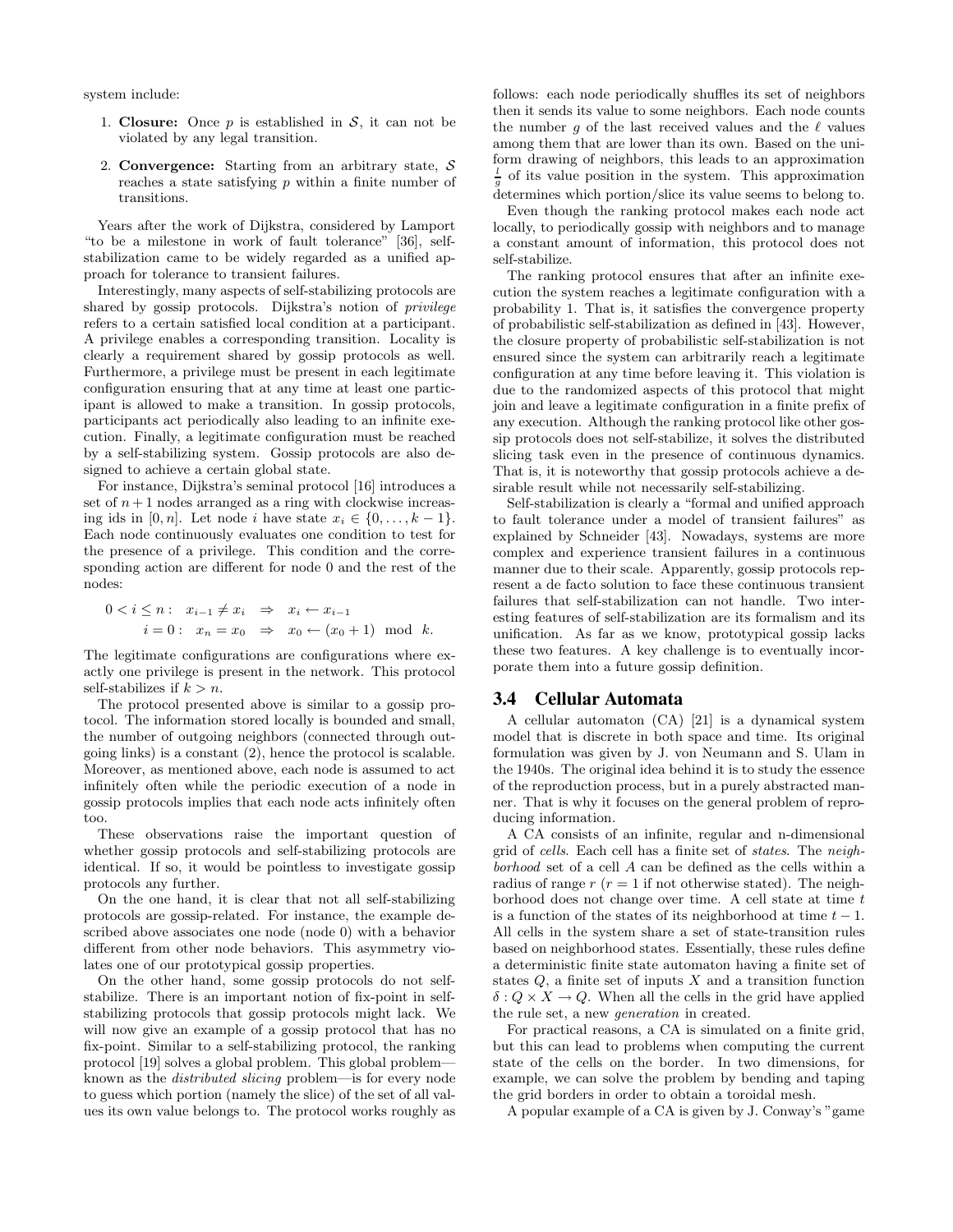of life" [39]. In addition, it is a CA that supports universal computation. The name comes from the binary state allowed for cells: empty (dead) or populated (alive). It is a two dimensional automaton in which cells obey the following simple rules:

- 1. loneliness rule: if a populated cell has less than two neighbors, than it dies (becomes empty)
- 2. overcrowding rule: if a populated cell has more than three neighbors then it dies
- 3. reproduction rule: if an empty cell has exactly three neighbors then it becomes populated
- 4. stasis rule: if a cell has exactly two neighbors, then it does not change its state

Notice that the rules are inspired by the basic properties of an ecosystem where the population density plays a crucial role for reproduction.

The game of life can be started from a random initialization; after successive generations, some stable common patterns will emerge. The patterns can be static or dynamic. They can even replicate (self-replication). Using such patterns one can implement basic memory, counting and iteration. In fact, the game of life can emulate a Turing machine.

This brief description of the CA model is far from being exhaustive, but it is sufficient to understand the relationship between CA and gossip. Let us mention some differences first. Instead of talking to a random neighbor in each round, a cell broadcasts a query to every cell in its neighborhood and then needs to collect the replies from all its neighbors in order to compute the next state. Although this broadcast communication model applies to wireless ad-hoc networks, it is not typical in gossip-based protocols. Besides, the basic CA model assumes strong synchronization between two distinct generations in order maintain state consistency. This requirement does not exist in prototypical gossip.

The synchrony requirement is somewhat surprising as the CA model is supposed to describe the self-\* properties of natural systems in which there is no notion of the existence of a global clock. This motivated the formulation of an asynchronous cellular automata (ACA) approach [41]. All the important results achieved in the past 50 years (like selfreproduction and universal computation) hold in the asynchronous model as well.

A theorem guarantees that for each cellular automaton A on a graph  $G(V, E)$ , we can build a second cellular automaton  $\mathcal{A}'$  on the same graph. For each node  $v \in V$ , the automaton  $\mathcal{A}'$  will have  $\overline{3n^2}$  states, where *n* is the number of states in automaton A. The construction details of the asynchronous automaton  $\mathcal{A}'$  can be found in [41]. The general idea behind this process is that the asynchronous transition rule  $\delta'$  can distinguish between a "present", "future" and "past" state for neighboring nodes; the transition rule allows a state change in a node  $v$  if no node in its neighborhood gets more than one step behind should update be needed; otherwise, there is no change at all. Essentially, the approach ensures some sort of synchronization over time at the neighborhood level and lazy synchronization emerges at a global level.

As opposed to the asynchronous numerical iteration method mentioned in Section 3.1, an ACA has a considerably larger state space than the original, synchronous CA

it intends to model, and it has a relatively complicated construction. What happens if we simply run a CA applying asynchronous updates? As reported in [7], this can result in non-trivial behavior for Conway's "game of life". If we update cells probabilistically, instead of doing it in lock-step, we get a wide array of different behaviors depending on the parameters of the update model.

Let us now summarize the similarities with prototypical gossip. As we have seen, synchrony can be relaxed. In addition, in a CA, participants (cells) rely on local knowledge and local interaction. This means that every action is a function of the local states of the participants and the knowledge of the system is local as well, as it is limited by the neighborhood set.

In a CA, the communication scheme is also periodic. The required processing capacity of a single cell is low, and the amount of information needed per message is low as well.

As in gossip, every cell runs the same protocol (e.g., it behaves according to the same set of state-transition rules). Of course, we consider that all cells are benign. Malicious cells may lead to arbitrary behavior.

These obvious similarities can form the basis for an investigation into gossip protocols using the tools typical in CA theory, like the classification of the dynamics into convergent, periodic, and chaotic behavior, and, indirectly, drawing analogies between systems that are typically modeled by CA (including several biological, economic and sociological phenomena), and gossip.

## **4. EXPORTING IDEAS**

Now we will take a completely different view and look at well-known problems in different disciplines, and investigate whether we can export some of the gossip principles to get some of the "good properties" that are normally associated with gossip protocols. The resulting discussion is not as clear as that in the previous section: it could be interpreted as a research agenda or a plan for future work. Only a few preliminary results are available. Nevertheless, all the ideas described here look promising and deserve further investigation.

Before actually presenting the examples, it is important to introduce the rationale we adopted for selecting each one. The idea is to look for research topics where we can apply one of the following principles:

- A global view is undesirable: the idea here is to attack problems where existing solutions are (i) either centralized or (ii) are decentralized but strongly depend on each node having a complete (global) view of the input data. The question we have to pose ourselves is the following: is this global view really needed? Can we obtain "reasonably good" results with partial information only? The cooperative protocols of Section 4.1 and the clock synchronization example of Section 4.2 fall into this category.
- No global view is possible at all: here the idea is to tackle problems where it is immediately clear that no single node can ever have an up-to-date global view—for example due to the extremely large scale, dynamism and locality of information. Here the idea is to discuss whether a gossip approach could produce benefits in term of robustness and scalability with respect to existing solutions. Examples of this approach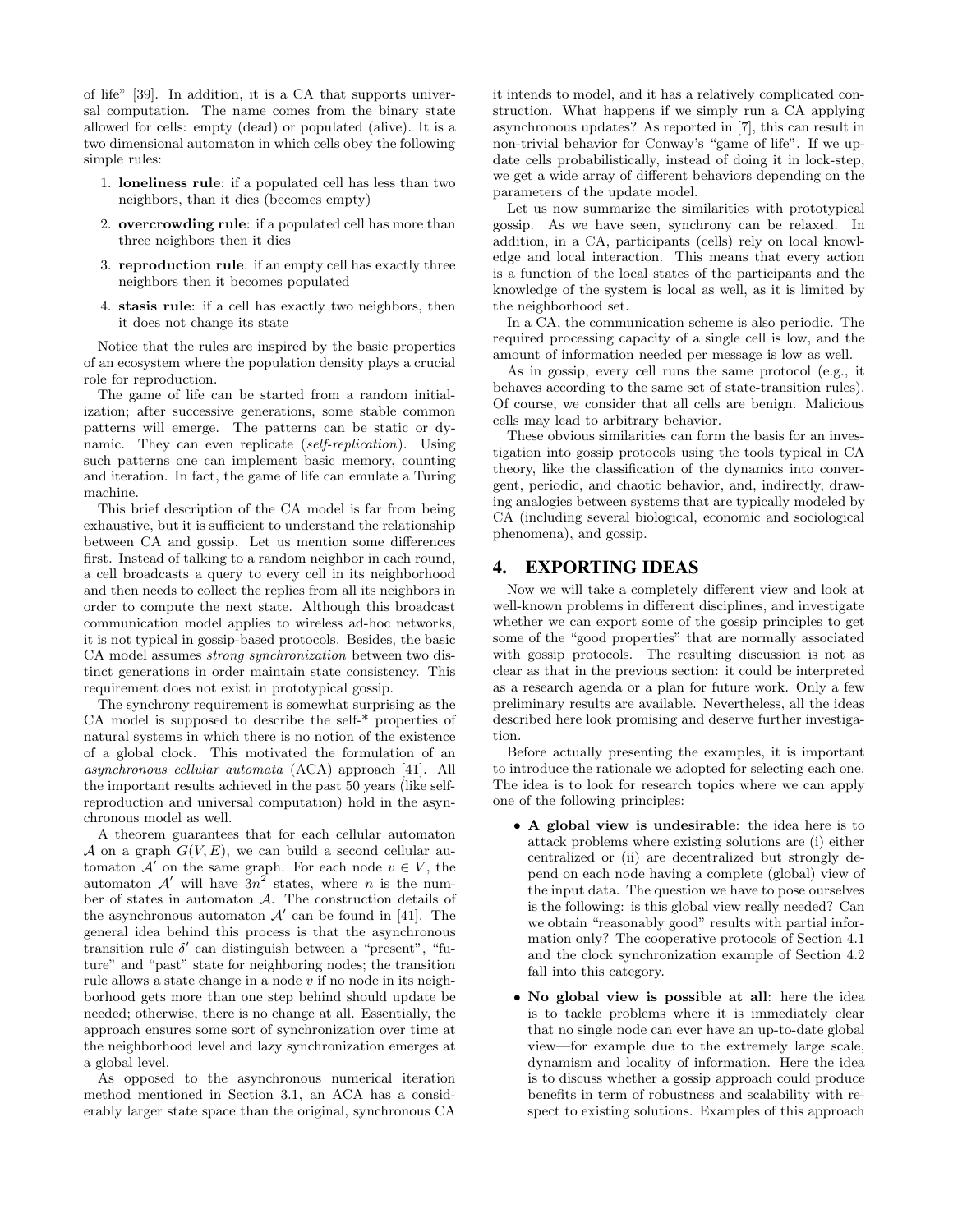include the routing protocols of Section 4.3, especially those related to MANETS, and the vehicle routing problem of Section 4.4.

### **4.1 Cooperative Protocols**

The recent growth of peer-to-peer and wireless technologies has directed the attention of the scientific community towards models and tools developed in the social sciences to understand and improve network protocols. An example of this emergent trend is the famous file-sharing protocol BitTorrent [11] which is based on the "tit-for-tat" strategy, studied in game theory, to discourage free-riders and improve download speeds. Similar approaches that exploit notions from game theory are being investigated in the wireless domain as well [18], especially in infrastructure-less networks, where users need to cooperate to provide a multi-hop routing service.

Unfortunately, traditional approaches in game theory often assume a complete knowledge of the actors in the system and observable actions: node behavior should always be globally visible. In peer-to-peer or wireless scenarios these assumptions might not hold. The scale of the system prevents complete knowledge and some types of behavior can be influenced by external factors too, like packet loss that could be misinterpreted as selfish action.

We believe that gossip protocols are an interesting paradigm to explore in order to tackle the problem of cooperation. To justify our claim, we will discuss SLACER [28], one of the first contributions that exploits gossip protocols to create self-organized cooperative networks of peers.

Generally speaking, the SLACER algorithm works as follows. Each node in the network is connected to a small set of other nodes in the network which represent its neighbors. Each node is also characterized by a utility function  $U$ which indicates how good its performance is (e.g., its score in a game or its download rate in a file-sharing application). This utility is constantly updated at regular intervals. Different nodes may run different strategies, e.g., selfish or cooperative, and hence in general they will have different values of  $U$ . Periodically, a node  $i$  selects a random node  $j$ from the system and compares the two utilities  $U_i$  and  $U_j$ . If  $U_i > U_j$ , no action takes place. Otherwise, if  $U_i < U_j$ , i drops all its neighbors and connects with j's neighbors. In addition, it also adopts the same strategy used by  $j$ , e.g., by downloading the code or tuning some parameters, and resetting its utility to zero. After each round, with a low probability, a node may experience a mutation, i.e., it may select a random strategy or replace one of its neighbors with another node randomly chosen from the network.

Simulation results indicate that this protocol converges to 98% of the nodes cooperating, when applied to a typical game like the Prisoner's Dilemma [2], even though at the beginning all the nodes implement a non-cooperative strategy.

These results confirm the suitability of gossip protocols to create and maintain networks of peers with many desirable properties of social networks. This shows that cooperation may represent a fertile area in which gossip protocols can be successfully applied, providing appealing opportunities for researchers to explore.

#### **4.2 Clock Synchronization**

Clock synchronization is a fundamental building block

for many distributed applications. In a distributed system each host is equipped with a local hardware clock and can communicate with other processes by exchanging messages; clocks embedded on nodes have different drifting rates (i.e. they "tick" with slightly different frequencies), hence their values, even if they are started exactly at the same instant, do not remain synchronized. In order to provide applications with a virtual global clock, hosts run an algorithm that tries to synchronize local clocks accounting errors due to clock drift and message delivery delay. This topic has been widely studied for almost 20 years, and several algorithms exist which address the problem of clock synchronization in systems with different scales, deployed on both local and wide area networks, with and without external reliable clock sources.

Some of these algorithms [29, 44] employ a flooding-based approach where synchronization signals are periodically broadcasted in the system. Each host that receives such a message by another sibling uses it to update its local clock value, taking into account errors introduced by communication channel delays. The periodic update of clock values, the continuous exchange of information among hosts, the use of symmetric algorithms (where each host performs the same actions) characteristic of these solutions make them quite close to our prototypical gossip protocol.

Another widely adopted technique for clock synchronization requires each host to periodically read clock values from neighboring hosts, and to consequently adjust its local value based on previous readings. Synchronization can be achieved against an external reliable time source (as in NTP [40]) or among the independent values maintained by the hosts by imitating the phenomenon of spontaneous synchronization among coupled oscillators. These algorithms could probably be greatly helped by the adoption of a gossipbased communication scheme: the exchange of clock values, initially limited to neighboring hosts, or realized through a structured (usually hierarchical) architecture, would be improved and simplified by the adoption of a peer-sampling service. One recent approach is [3], where a synchronization primitive based on biological models of synchronized firefly flashing was proposed.

Another study in this direction was presented in [30]. This study assumed the presence of a host perfectly synchronized with an external reliable real-time clock source. Each host uses a peer sampling service [32] to select another node in the network and to exchange timing information with it. If the time read from the contacted node is of a higher quality (more synchronized with the external time source) than its own time (e.g. the contacted node is the source), then the reading node will adopt the clock setting of the other one. The quality of timing information is evaluated using a dispersion metric like the one provided by NTP. The adoption of a peer sampling service and a gossip-based interaction makes the algorithm well suited for large-scale dynamic settings, like those characterizing peer-to-peer applications, where more rigid schemes, like those imposed by NTP, reveal their limitations.

Currently, some of the authors of this position paper are studying whether a similar approach could achieve internal clock synchronization for very large scale dynamic systems [5]. In this specific case, one of the main problems is how synchronized clocks can be made resilient to "perturbations" stemming from the addition of new non-synchronized clocks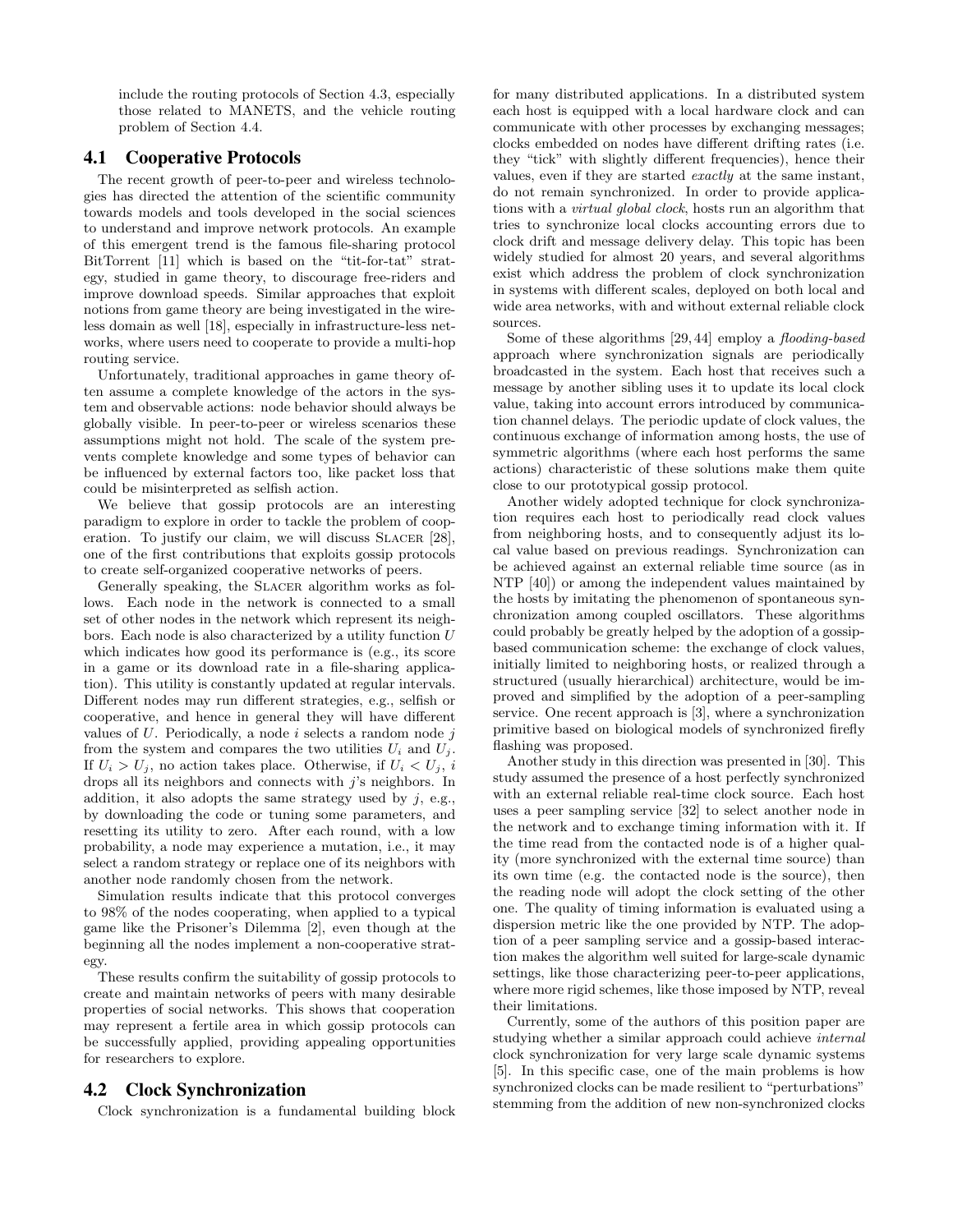to the system.

#### **4.3 Routing protocols for multi-hop networks**

Message routing in multi-hop networks is one of the oldest and most studied problems in the area of computer science. A multi-hop network is simply a network of nodes where each node can communicate only with a subset of all its siblings. A multi-hop network is usually represented through a graph  $G(N, E)$  where N is the set of communicating nodes, and  $E$  is the set of links interconnecting them. If the graph  $G$ is connected, each pair of nodes can communicate by sending messages via a path that links them through a set of network links and nodes. To implement this form of multihop communication in a real network there is a need for a routing protocol that is able to construct, for each pair of nodes, the path interconnecting them.

RIP [23,24] is a distance-vector routing protocol based on the Bellman-Ford algorithm. Despite the advent of some other protocols like OSPF, RIP is still widely deployed as an interior gateway protocol (IGP) mainly because of its ease of configuration. Distance-vector algorithms build a certain level of knowledge of the system (every other node of the system is eventually known) with local interactions only. The aim of such algorithms is to choose the best route for packets, based on various metrics. RIP's metric is the hop, representing a jump from a router to one of its directly connected neighbor routers. Each router hosts and manages a distance vector, containing its distance to each other router of the topology, recorded with the first router on the route to that network.

Let  $D(i, j)$  represent the number of hops on the *shortest* path from  $i$  to  $j$ . The protocol starts with local vectors initialized as follows: 0 for the current router  $(D(i, i))$ , 1 for its directly connected routers, and infinity for its not yet known routers. Every 30 seconds, each router sends its entire vector table to its neighbors (1-hop neighbors). When receiving a vector from a neighbor  $k$ , a router i updates its own vector for each destination router j as  $D(i, j)$  =  $min([1+D(k, j)], c)$  where c is the old value. This algorithm eventually converges, giving one of the shortest paths for all network destinations to each router.

To improve convergence time, triggered updates are used in addition to the periodic mechanism: when a gateway changes the metric for a route, it sends an update message almost immediately to its neighbors. Only the routers which have their path using the advertising router may change their metric and then propagate the update, and so on.

By looking at this protocol overview, some obvious similarities with our definition of prototypical gossip arise. RIP fits the round-based condition, as the information spread is periodic, based on a default parameter setting. All the participants—here, the routers—also participate with equal responsibilities. Locality does not hold, since the full set of nodes needs to be known (which is of course suitable for small scale networks). However, only network address, distance and next-hop router are kept for each destination site, while OSPF builds a full map of the network on each site, including routers, links and costs between them.

On the other hand, the two remaining parts of the definition are those for which some improvements could be expected through some kind of technology transfer. First, there is no random selection as each neighbor router is systematically contacted to push updates. Secondly, there is no real limited transmission as the vector is either fully pushed every period, or updates are propagated in an epidemic non round-based fashion. As two of the main criticisms about the RIP protocol are the overhead produced by this way of updating information, and the relatively important convergence time, one could imagine using traditional gossip information propagation to improve overall performance.

One approach could be to randomize both neighbor and vector entry selection, pushing just a small subset of available information, and at the same time applying a shorter period: if smaller messages are sent to fewer routers but more often, it is likely that the overhead will not increase. It would thus be interesting to examine the variation of overhead/convergence tradeoff.

While routing protocols for fixed networks (like RIP or OSPF) have remained "anchored" to more classical interaction schemes for historical reasons, the gossip approach has found its way into the new area of information routing for mobile ad-hoc networks (MANET). A MANET is composed of a set of independent nodes that communicate via wireless links. Direct communication between two nodes is realized without the help of any fixed infrastructure, so it is feasible only as long as the two nodes remain within communication range. Nodes belonging to a MANET are supposed to be located within a predefined area where they are free to move. The absence of a fixed communication infrastructure makes communication between two distant nodes possible only through the adoption of a routing protocol that is able to route information though the "spontaneous" multi-hop network emerging from the union of all nodes together with their wireless links. Node movements, however, make the topology of this network evolve continuously, thus discouraging the adoption of classic routing protocols that assume a rather stable interconnection topology. The interesting problems proposed by this peculiar setting led to the proposal of many different solutions. Some of these solutions inherit many of the characteristics of our prototypical gossip protocol.

For example, [26] proposes a simple approach where a deterministic route discovery phase is substituted by a gossiplike query diffusion mechanism. The intrinsic tolerance of approaches based on gossiping to system reconfigurations and node/link failures makes the algorithm better suited to mobile settings than classic routing algorithms that heavily rely on deterministic data structures containing routing information.

Gossip-like techniques can also be recognized in [6]. The proposed algorithm is based on a periodic exchange of beacon signals among nodes; these signals are used to maintain locally at each node routing tables containing probabilistic information about current node positioning; the accuracy of the information a node maintains about another node position is perfect when they are in direct contact, but tends to "degrade" with time as soon as they move out of communication range. The routing phase is realized exploiting this information and probabilistically forwarding a packet through nodes that maintain more accurate information about the destination position, and that are, therefore, closer to it with a higher probability. This algorithm respects many of the properties of our prototypical gossip algorithm: (i) the same algorithm is executed by each node, (ii) it is in some sense round-based as beacon signals must be sent by every node with the same period to ensure that a meaningful connection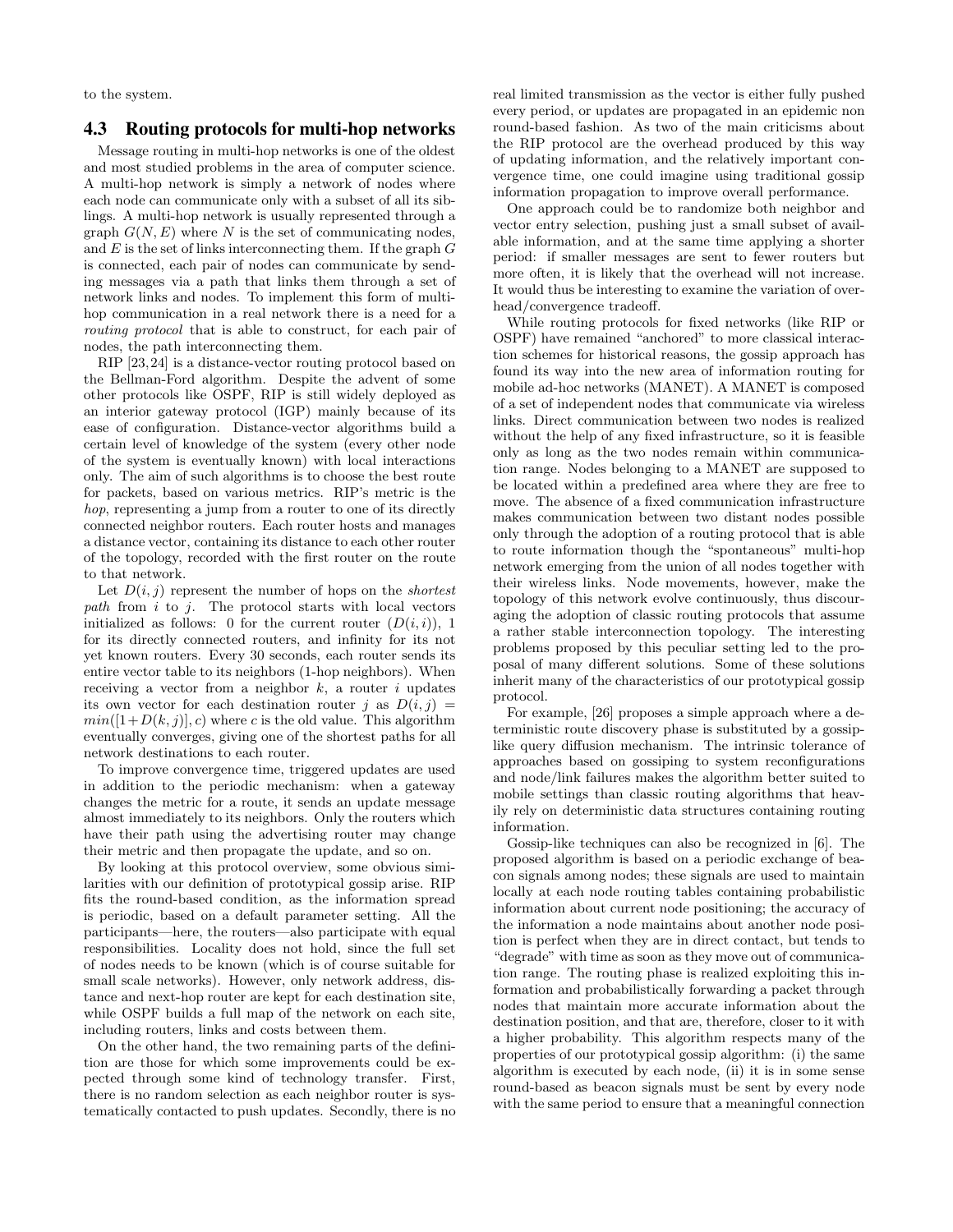holds between out-of-date information maintained in routing tables and the relative position of nodes, (iii) the amount of information periodically sent by each node is limited to the beacon signal and finally (iv) only local information is maintained and used during the routing phase.

### **4.4 Vehicle Traffic Control**

An important problem that could be efficiently attacked through gossip protocols is the autonomous vehicle control problem [47], where a large collection of independent vehicles must travel from their source to their destination as fast as possible, interacting with their peers to avoid collisions.

Currently, vehicle control is left to humans; interestingly enough, they already adopt a degenerate form of "gossipbased" communication. Consider, for example, the formation of queues on highways. Here, communication is performed through brake lights: a single vehicle accidently brakes; starting from it, each vehicle communicates with the following one; a "brake wave" propagates along the highway, until the traffic stops completely. When finally vehicles are able to start again, nothing in front of them can explain the formation of the queue.

We understand how futuristic a "driver-less" traffic control system must sound, so we will limit ourselves to propose a simpler problem that can be solved appropriately via a gossip approach and existing technology. The idea is to provide human drivers with congestion information about the current situation in the path between their sources and destinations. Clearly, a global view of the system is out of the question for it cannot be centralized or replicated among vehicles. Locality plays a key role: We are not interested in the current traffic state hundreds of kilometers away, or nearby, recently left areas.

An increasing number of modern cars are already equipped with navigators that contain a collection of useful "sensors" about current position, direction, and speed. This information, coupled with a precise knowledge of the area, is exactly what is required to evaluate traffic conditions. Carto-car communication networks are being discussed both in academic [20] and industrial research [1]. Gossip may be the glue to enable these two technologies to act together. We can foresee a system where information about traffic conditions is aggregated [33] and broadcasted using gossip; this information can be provided as input for the navigator that could, for example, suggest alternative routes in the case of congestion.

## **5. CONCLUSIONS**

In this position paper we laid emphasis on the importance of interdisciplinary explorations, and this should have two main benefits. First, we can import techniques and tools to tackle problems in the field of gossip-based protocols, and we can also export gossip technology by re-interpreting some problems and systems as gossip-based, which should allow the application of gossip algorithms and theoretical results in those fields. Second, interdisciplinary comparison not only focuses on similarities but also on differences, and this should help us crystallize the key properties of the class of gossip-based algorithms, and in time lead to a more formal definition.

Our hope is that this paper will, directly or indirectly, inspire new directions of research by broadening the perspective on gossip protocols.

## **6. REFERENCES**

- [1] BMW Connected Drive, July 2004. http://www.connected-drive.de.
- [2] R. Axelrod. The Evolution of Cooperation. Basic books, New York, US, 1984.
- [3] O. Babaoglu, T. Binci, M. Jelasity, and A. Montresor. Firefly-inspired heartbeat synchronization in overlay networks. In First IEEE International Conference on Self-Adaptive and Self-Organizing Systems (SASO 2007), 2007.
- [4] Z. Bai, J. Demmel, J. Dongarra, A. Ruhe, and H. van der Vorst, editors. Templates for the Solution of Algebraic Eigenvalue Problems: a Practical Guide. SIAM, Philadelphia, 2000.
- [5] R. Baldoni, A. Corsaro, L. Querzoni, S. Scipioni, and S. Tucci-Piergiovanni. An adaptive coupling-based algorithm for internal clock synchronization of large scale dynamic systems. Technical report, MidLab 2/07 - Universit`a degli Studi di Roma "La Sapienza", 2007.
- [6] R. Beraldi, L. Querzoni, and R. Baldoni. A hint-based probabilistic protocol for unicast communications in manets. Ad Hoc Networks, 4(5):547–566, 2006.
- [7] H. J. Blok and B. Bergersen. Synchronous versus asynchronous updating in the "game of life". Phys. Rev. E, 59:3876–9, 1999. http://rikblok.shorturl.com/lib/blok99.html.
- [8] M. Brunato, R. Battiti, and A. Montresor. GOSH! Gossiping Optimization Search Heuristics. In Proceedings of the Learning and Intelligent Optimization Workshop (LION 2007), Andalo, Italy, 2007.
- [9] B. Bullnheimer, R. Hartl, and C. Strauss. An Improved Ant System Algorithm for the Vehicle Routing Problem. Annals of Operations Research, 89:319–328, 1999.
- [10] G. D. Caro and M. Dorigo. AntNet: Distributed Stigmergetic Control for Communications Networks. Journal of Artificial Intelligence Research (JAIR), 9:317–365, 1998.
- [11] B. Cohen. Incentives Build Robustness in BitTorrent. In Proceedings of the  $1^{st}$  Workshop on Economics of Peer-to-Peer Systems, Berkeley, CA, USA, 2003.
- [12] A. Demers, D. Greene, C. Hauser, W. Irish, J. Larson, S. Shenker, H. Sturgis, D. Swinehart, and D. Terry. Epidemic algorithms for replicated database maintenance. In Proceedings of the 6th Annual ACM Symposium on Principles of Distributed Computing (PODC'87), pages 1–12, Vancouver, British Columbia, Canada, August 1987. ACM Press.
- [13] M. den Besten, T. Stützle, and M. Dorigo. Ant colony optimization for the total weighted tardiness problem. In Proceedings of the 6th International Conference on Parallel Problem Solving from Nature (PPSN), pages 611–620, London, UK, 2000. Springer-Verlag.
- [14] J. L. Deneubourg, S. Aron, S. Goss, and J. M. Pasteels. The self-organizing exploratory pattern of the argentine ant. Journal of Insect Behavior, 3:159–168, 1990.
- [15] G. Di Caro, F. Ducatelle, and L. Gambardella. AntHocNet: An Adaptive Nature-inspired Algorithm for Routing in Mobile Ad Hoc Networks. European Transactions on Telecommunications, 15(4), 2005.